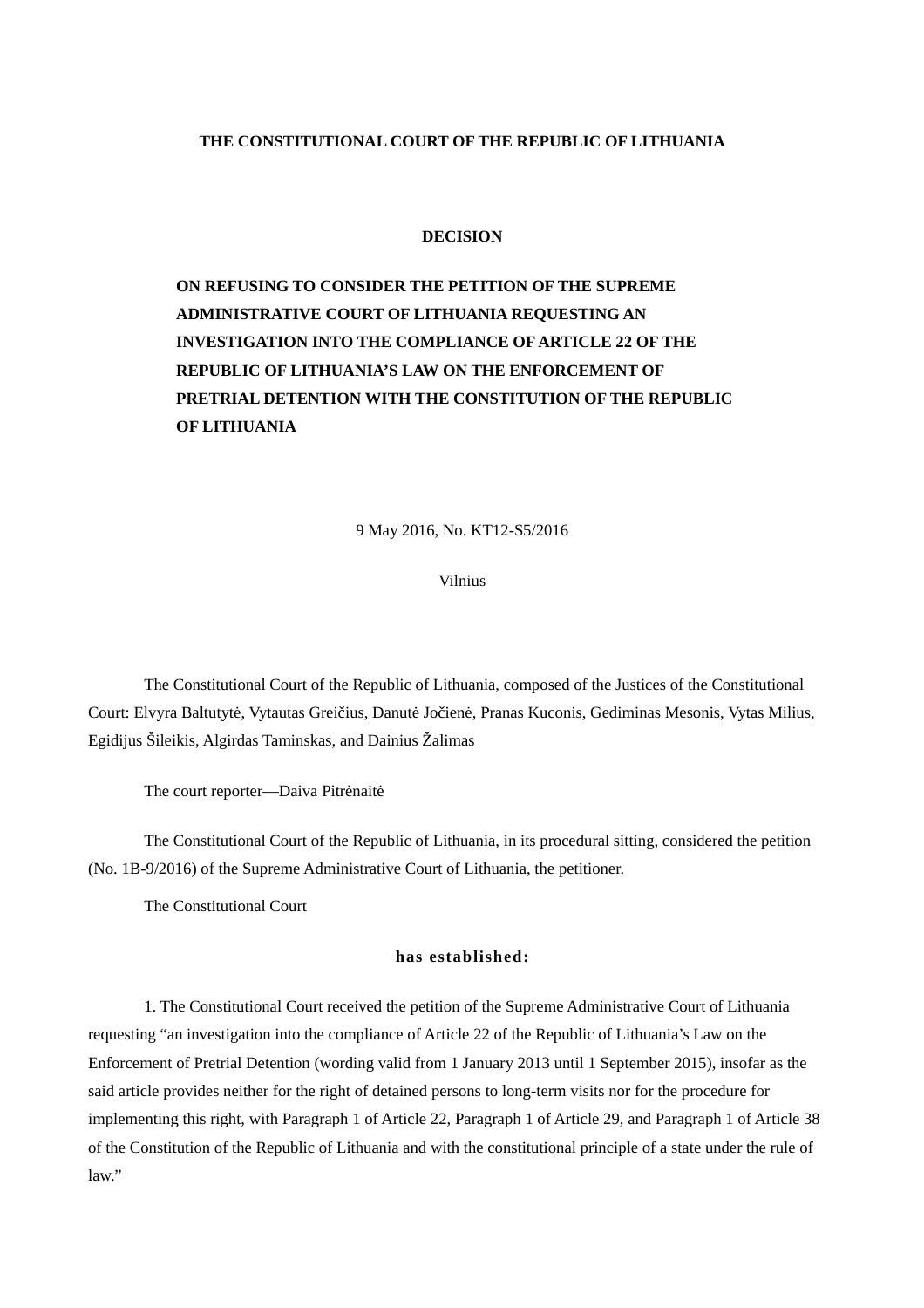2. After suspending the consideration of an administrative case, the petitioner applied to the Constitutional Court regarding the compliance of the impugned legal regulation with the Constitution. In the said case, the Supreme Administrative Court of Lithuania was dealing with a dispute in connection, *inter alia,* with compensation for non-pecuniary damage relating to the denial of long-term conjugal visits to a concrete detained person on the basis of Article 22 of the Republic of Lithuania's Law on the Enforcement of Pretrial Detention (wording of 1 July 2008; hereinafter—also the Law on the Enforcement of Pretrial Detention).

3. The petition is substantiated by the following arguments.

3.1. Article 22 (its wording valid until 31 March 2016 and its wording of 23 June 2015 that came into force on 1 April 2016) of the Law on the Enforcement of Pretrial Detention does not provide for the right of detained persons to long-term conjugal visits, while this right, under Paragraph 1 (wordings of 27 June 2002 and 23 June 2015) of Article 94 of the Republic of Lithuania's Code on the Execution of Sentences, is granted to convicted persons who serve their prison sentences. Thus, upon establishing the right to long-term visits, certain groups of persons who are virtually in a similar situation, i.e. they are imprisoned and excluded from society, are treated differently: from the viewpoint of their right to private and family life, the right of such groups of persons to be visited by loved ones is equally important for them.

There are not any objective and compelling reasons why the right to long-term visits is not granted to detained persons who are not convicted yet and, on the basis of the principle of presumption of innocence, must be considered innocent given that Paragraph 1 of Article 20 the Law on the Enforcement of Pretrial Detention provides for the right of detained persons to enter into marriage under procedure laid down in the Civil Code of the Republic of Lithuania.

In view of the fact that the legislature has granted the right to convicted persons to long-term visits, the impugned legal regulation, whereby no such right is granted to detained persons, restricts the right of detained persons to private and family life and such a restriction cannot in all cases be justified (i.e. there may be situations where there is no actual and legal need to restrict the right to long-term visits, however, the legislature has not provided for the assessment of such situations in concrete cases). The aforesaid legal regulation can violate Paragraph 1 of Article 22, Paragraph 1 of Article 29, and Paragraph 1 of Article 38 of the Constitution as well as the constitutional principle of a state under the rule of law.

3.2. According to the petitioner, the constitutional right to private and family life, as well as the protection of the said right, must be interpreted in the light of the international obligations of the State of Lithuania that were assumed upon the ratification of the Convention for the Protection of Human Rights and Fundamental Freedoms (hereinafter—the Convention); the aforementioned right must also be interpreted taking account of the jurisprudence of the European Court of Human Rights (hereinafter—the ECtHR) that applies the provisions of the Convention in analysing the content of the right to private and family life, its interpretation and application upon deprivation of liberty, as this jurisprudence, as a source of the interpretation of law, is important for the interpretation of Lithuanian law.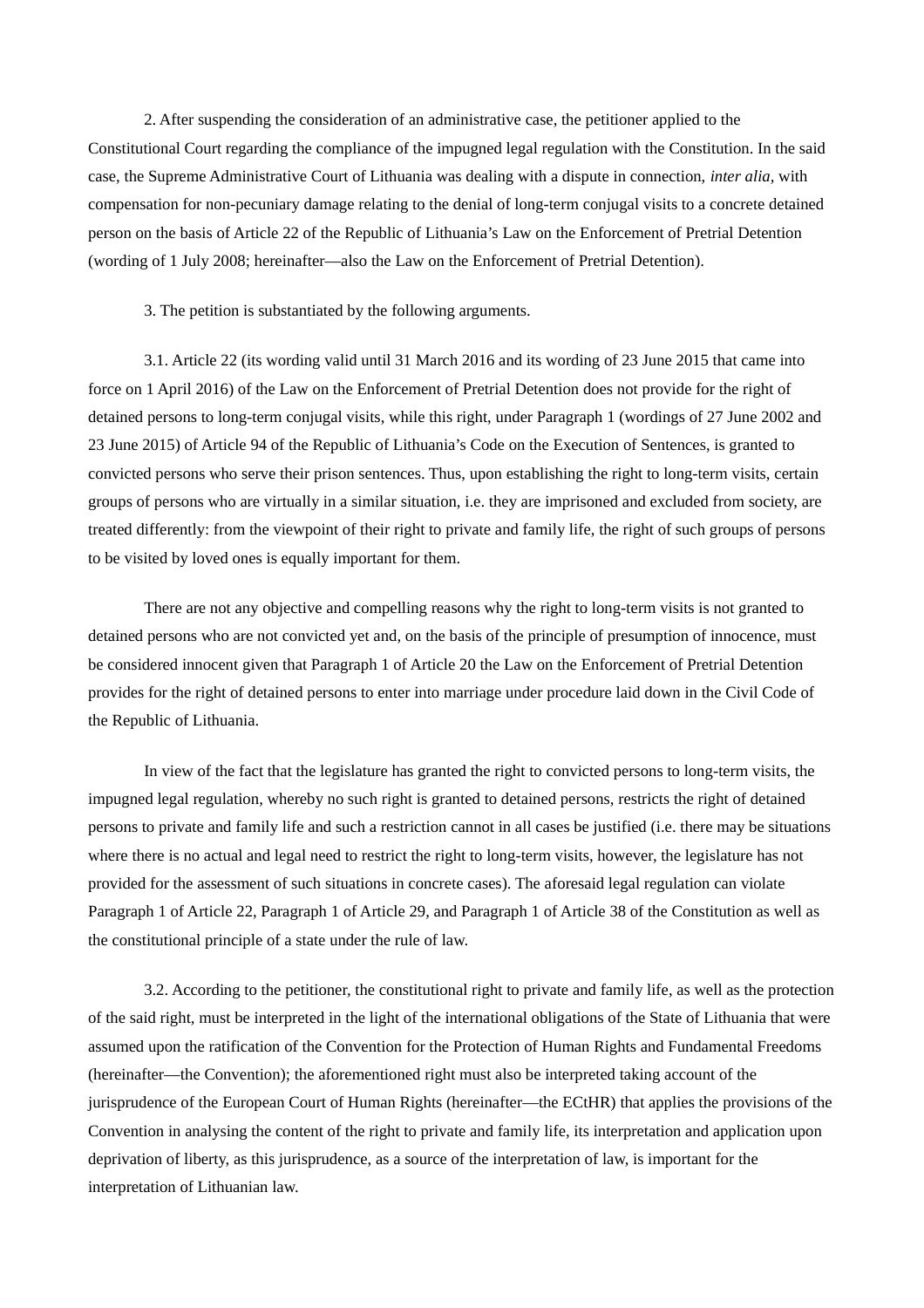The content of the rights provided for in Articles 22 and 38 of the Constitution is basically in line with the right to respect for private and family life as guaranteed by Article 8 of the Convention; in addition, the constitutional principle of the equality of all persons before the law is analogous to the prohibition of discrimination as consolidated in Article 14 of the Convention.

Article 8 of the Convention gives rise both to the duty to respect the right of everyone to family life and to the prohibition precluding the imposition of any restriction on using this right. Thus, any interference with family and private life, which is unjustified under the Convention, may be considered an encroachment on the right to respect for private and family life that is protected under the Convention, whereas legitimate restrictions must be proportionate to the aim sought, they must be laid down in a law and must be applied only when this is necessary in a democratic society where the state seeks to achieve the aims specified in the Convention. Where persons are granted the right to long-term visits, *inter alia,* the right to family life, to cultivate and foster close relations is implemented; the said right is equally important to all members of society regardless of their status and in this case it is not important whether a person is detained or convicted. Therefore, there is no ground for deciding not to provide for the right of detained persons to long-term visits and for treating this right differently with regard to detained and convicted persons.

The ECtHR jurisprudence, as regards the interpretation of Article 14 of the Convention that prohibits discrimination, i.e. a more favourable treatment of certain persons compared with other persons in the absence of an objective and reasonable justification, is also important for the interpretation of Article 29 of the Constitution. According to the ECtHR, Article 14 of the Convention is applicable in cases where the right to visits from loved ones is provided for with regard to both detained persons and convicted persons who serve their prison sentences (the ECtHR judgment of 13 December 2011 in the case of *Laduna v. Slovakia* (application No. 31827/02); the ECtHR judgment of 9 July 2013 in the case of *Varnas v. Lithuania* (application No. 42615/06)).

The doubts have arisen over the constitutionality of the impugned legal regulation in view of the fact that, in its judgment of 9 July 2013 in the case of *Varnas v. Lithuania* (application No. 42615/06), the ECtHR, emphasising that the legal acts of Lithuania restrict the visiting rights of persons remanded in custody to a greater extent than those of convicted persons placed in a correctional home and finding that the applicant (remand prisoner) had been restricted from receiving long-term conjugal visits in the absence of a reasonable and objective justification for the difference in treatment between remand prisoners and convicted persons, held that there had been a violation of Article 14 of the Convention in conjunction with Article 8.

3.3. Providing for the right of convicted persons to long-term visits and the procedure for the implementation of this right in Article 94 of the Code on the Execution of Sentences, while failing to consolidate any provisions regarding granting such a right or the possibility of implementing it in Article 22 of the Law on the Enforcement of Pretrial Detention, the legislature created a legislative omission, i.e. such a legal gap that is prohibited by the Constitution.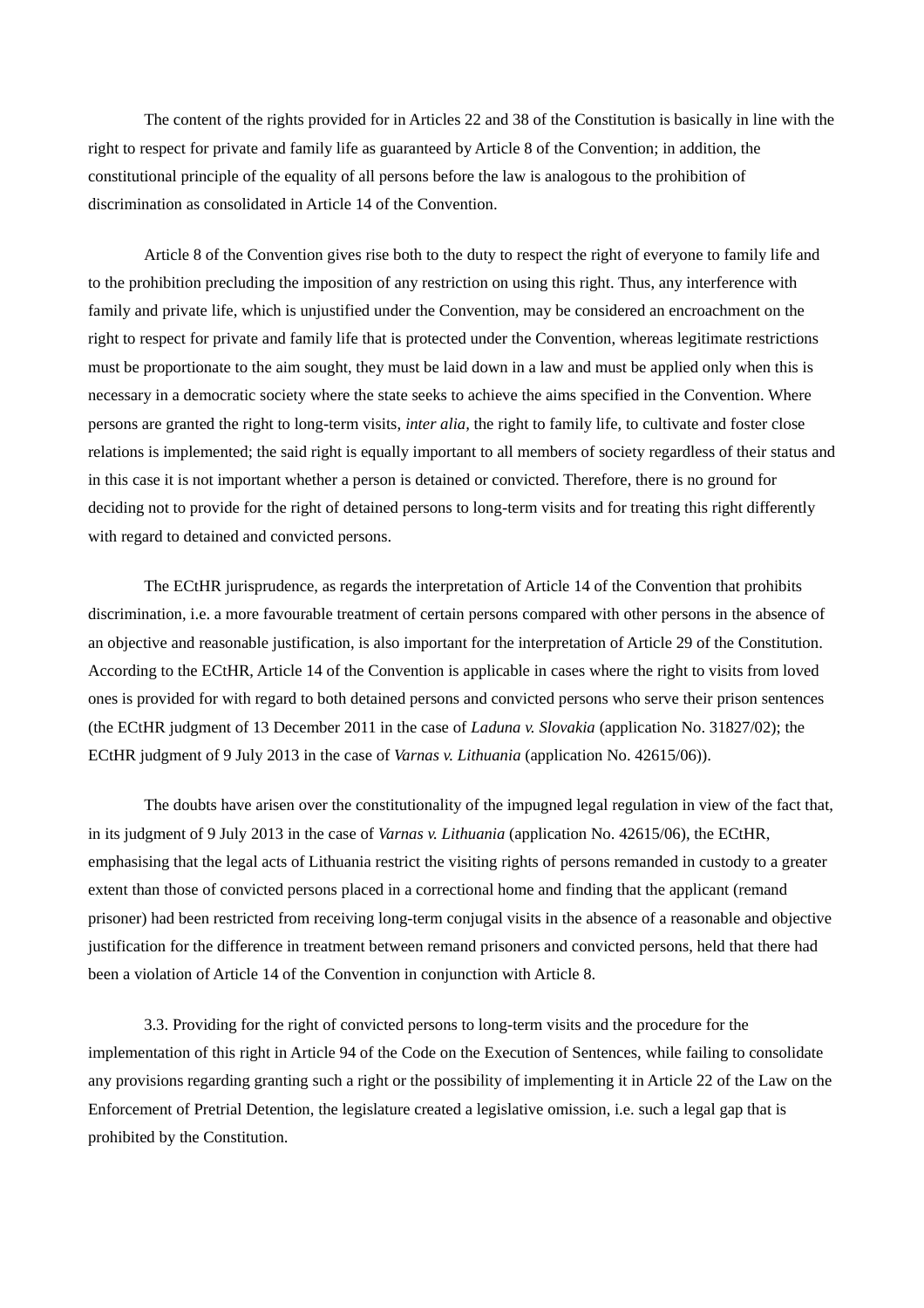In Lithuania, detained persons do not have the right to long-term visits at all, regardless of the reasons for their detention, the place of custody, the related security considerations, their subsequent conduct, the length of detention, etc. There is no established procedure for assessing the possibility of allowing detained persons to receive long-term visits and there are no legal preconditions for assessing individual situations so that there might be an objective and justifiable reason to treat detained persons in a different manner compared with convicted persons for whom the Code on the Execution of Sentences provides such a possibility.

The exhaustive regulation of the rights of detained persons that is established in the Law on the Enforcement of Pretrial Detention should also be regarded as confirming the necessity arising from the constitutional imperatives of the clarity of a legal regulation to explicitly establish such significant aspects of the legal regulation as the opportunity of detained persons to receive long-term visits namely in Article 22 of the Law on the Enforcement of Pretrial Detention in which the provisions regarding the right of detained persons to receive visits are consolidated.

The Constitutional Court

## **holds that:**

1. The petitioner requests an investigation into the compliance of Article 22 of the Law on the Enforcement of Pretrial Detention, insofar as the said article provides neither for the right of detained persons to long-term visits nor for the procedure for implementing this right, with Paragraph 1 of Article 22, Paragraph 1 of Article 29, and Paragraph 1 of Article 38 of the Constitution and with the constitutional principle of a state under the rule of law.

2. Article 22 "The Right of Detained Persons to Receive Visits" of the Law on the Enforcement of Pretrial Detention (wording of 1 July 2008) prescribed:

"1. The number of visits from relatives and other persons shall not be limited for detainees, however, the administration of a pretrial detention facility allows such visits only upon written consent either by the prosecutor who is either in charge of or conducts the investigation or the court with which the relevant case was filed. Such consent may be one-off or multiple. If the prosecutor who is either in charge of or conducts the investigation or the court with which the relevant case was filed does not give its consent to allowing a detainee to receive visits from relatives or other persons, the detainee and the administration of the relevant pretrial detention facility must be presented a reasoned decision.

2. A visit received by a detainee may not exceed two hours.

3. The detained persons specified in Items 1, 2, and 4 of Paragraph 2 of Article 12 of this Law who wish to receive a visit do not need the written consent of the prosecutor who is either in charge of or conducts the investigation or the court with which the relevant case was filed. These persons have the right to receive one visit.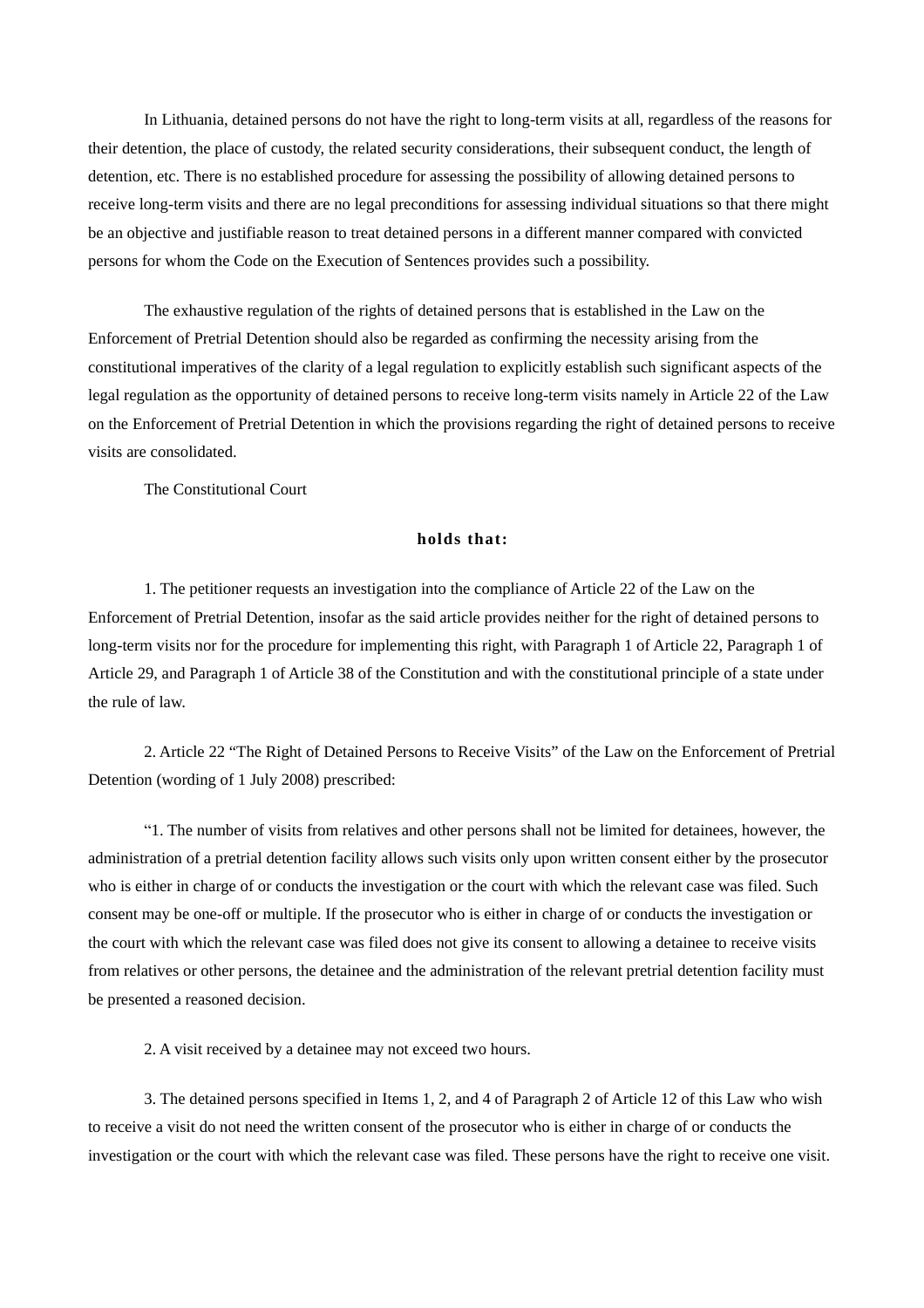4. The procedure for receiving visits is established by the Internal Regulations for Pretrial Detention Facilities."

Thus, the impugned Article 22 of the Law on the Enforcement of Pretrial Detention established the right of detained persons to receive visits for up to two hours.

In this context, it should be mentioned that, under Paragraph 1 of Article 94 of the Code on the Execution of Sentences, which was adopted on 27 June 2002, convicted persons serving their prison sentences were allowed to receive short-term and long-term (up to 48 hours) visits.

It should be noted that, if compared with the aforementioned provisions of the Code on the Execution of Sentences, the impugned Article 22 of the Law on the Enforcement of Pretrial Detention established the right for detained persons to receive only short-term visits, whereas no right to long-term visits was granted to them.

3. On 23 June 2015, the Seimas adopted the Republic of Lithuania's Law Amending Articles 2, 7, 8, 9, 10, 11, 12, 16, 22, 23, 24, 27, 28, 30, 32, 34, 37, 38, 41, 42, 44, and 48 of the Law on the Enforcement of Pretrial Detention (No. I-1175) (hereinafter—the Amending Law).

3.1. Paragraph 1 (valid as of 1 April 2016) of Article 9 of the Amending Law amended the impugned Article 22 of the Law on the Enforcement of Pretrial Detention: it changed the procedure for allowing short-term visits, however, no right to long-term visits was established for detained persons.

3.2. By Paragraph 2 of Article 9 of the Amending Law, Article 22 of the Law on the Enforcement of Pretrial Detention was set out in its new wording, providing, among other things, for the right of detainees to longterm visits (up to 24 hours) allowed not earlier than after two weeks from the day they were remanded in custody and not more than once a month (Paragraph 6). According to Paragraph 3 of Article 23 of the Amending Law, Paragraph 2 of Article 9 thereof will come into force on 1 January 2017.

3.3. It is clear from the explanatory note to the draft Amending Law that this law was adopted, *inter alia,* in order to enforce the ECtHR judgment of 9 July 2013 in the case of *Varnas v. Lithuania* (application No. 42615/06), which came into force on 9 December 2013. By the said judgment, the ECtHR recognised that the legal acts of Lithuania restrict remand prisoners' visiting rights in a general manner and to a greater extent than those of convicted persons placed in a correctional home, therefore, there was a violation of Article 14 "Prohibition of Discrimination" in conjunction with Article 8 "Right to Respect for Private and Family Life" of the Convention.

4. In this context, it should be mentioned that, on 23 June 2015, the Seimas also adopted the Republic of Lithuania's Law Amending the Code on the Execution of Sentences by which, among other things, Paragraph 1 of Article 94 of the Code on the Execution of Sentences was amended. The Seimas stipulated in the said paragraph, *inter alia,* that convicted persons serving their prison sentences have the right to receive long-term visits (up to 24 hours). This provision came into force on 1 April 2016.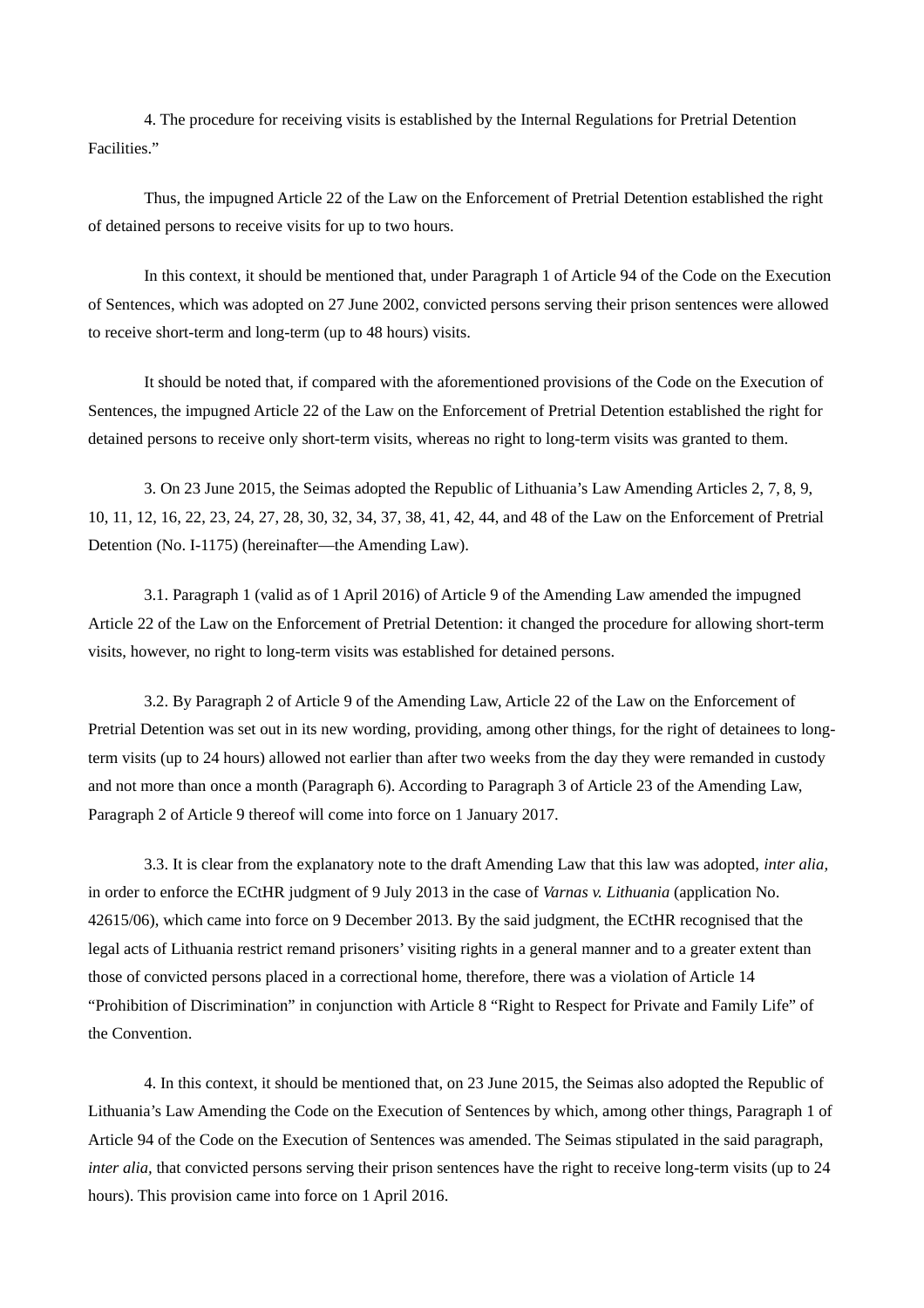5. In its petition, the Supreme Administrative Court of Lithuania points out that, in order to deal with the dispute in the administrative case considered by it, Article 22 of the Law on the Enforcement of Pretrial Detention is of relevance, as the said article fails to provide either for the right of detained persons to long-term visits or for the procedure for implementing this right. In addition, the petitioner states that the doubts over the constitutionality of the impugned legal regulation arose also in view of the aforementioned judgment of the ECtHR in the case of *Varnas v. Lithuania.* The petitioner also maintains that, having ratified the Convention, the State of Lithuania assumed the relevant international obligations; as a source of the interpretation of law, the jurisprudence of the ECtHR that applies the provisions of the Convention is important for the interpretation of Lithuanian law.

Thus, it is clear from the petition that the unconstitutionality of the impugned legal regulation is argued not only on the basis of the provisions of both the Constitution and the official constitutional doctrine, but also on the basis of the provisions of the Convention and the ECtHR jurisprudence, including the aforesaid judgment of the ECtHR in the case of *Varnas v. Lithuania.*

6. It should be noted that, as it has been held by the Constitutional Court on more than one occasion:

– the application of a court to the Constitutional Court with a petition requesting an investigation into the compliance of a legal act with a higher-ranking legal act, *inter alia,* with the Constitution, and the investigation into that compliance are not an objective in itself; the purpose of the application (as a constitutional institute) of a court to the Constitutional Court is to ensure the administration of justice *(inter alia,* the Constitutional Court's decision of 13 November 2007 as well as its rulings of 29 June 2012 and 27 August 2013);

– under the Constitution and the Law on the Constitutional Court, a court may apply to the Constitutional Court with a petition requesting an investigation into whether not any law (part thereof) or other legal act (part thereof) is in conflict with the Constitution, but only such a law (part thereof) or other legal act (part thereof) that must be applied in the respective case considered by that court *(inter alia,* the Constitutional Court's decisions of 22 May 2007, 29 October 2009, and 29 August 2014).

7. In this context, the following provisions of the official constitutional doctrine should be mentioned:

– international treaties ratified by the Seimas acquire the force of a law; this doctrinal provision may not be interpreted as meaning that, purportedly, it is permitted for the Republic of Lithuania not to observe its international treaties where its laws or constitutional laws establish a different legal regulation if compared to that established in the international treaties; in the cases where a national legal act (obviously, with the exception of the Constitution itself) establishes such legal regulation that competes with the one established in an international treaty, the international treaty must be applied *(inter alia,* the Constitutional Court's rulings of 14 March 2006, 5 September 2012, and 18 March 2014);

– the norms of the Convention must be implemented in reality, while any violation of the rights and freedoms enshrined therein must not be interpreted as meaning that the laws allegedly provide for something else;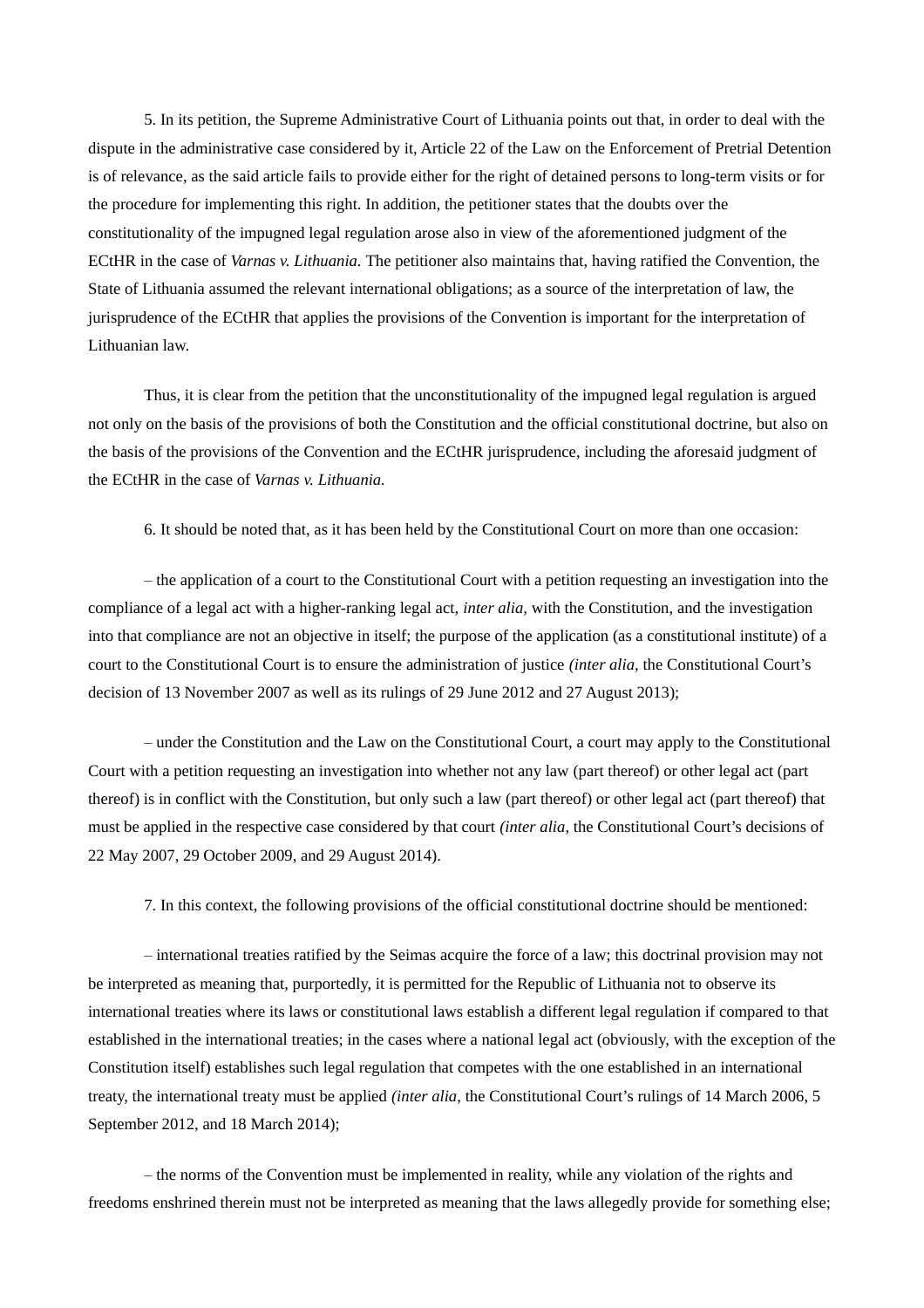the Contracting States to the Convention must ensure within their domestic legal system the effective implementation of the norms of the Convention (the Constitutional Court's conclusion of 24 January 1995);

– the ECtHR was set up to ensure the observance of the engagements undertaken by the High Contracting Parties in the Convention and protocols thereto (the Constitutional Court's ruling of 5 September 2012); as a source of the interpretation of law, the ECtHR jurisprudence is important for the interpretation of Lithuanian law *(inter alia,* the Constitutional Court's rulings of 8 May 2000 and 5 March 2015).

8. It also needs to be mentioned that, under Paragraph 2 of Article 11 of the Republic of Lithuania's Law on International Treaties, if a ratified treaty of the Republic of Lithuania that has entered into force establishes norms other than those laid down in the laws or other legal acts of the Republic of Lithuania that are in force at the moment of the conclusion of the treaty or entered into force after the entry into force of the treaty, the provisions of the treaty of the Republic of Lithuania shall prevail.

9. It is clear from the arguments of the petitioner that, in its opinion, Article 22 of the impugned Law on the Enforcement of Pretrial Detention, insofar as the said article provides neither for the right of detained persons to long-term visits nor for the procedure for implementing this right, is not in line with the provisions of the Convention. Thus, the Supreme Administrative Court encountered a collision between the provisions of the law and those of the Convention in the aforesaid administrative case considered by it.

It should be noted that a collision between the provisions of a law and those of an international treaty is an issue of the application of law; such an issue must be decided by taking account of the aforementioned provisions of the official constitutional doctrine and those of the Law on International Treaties. Thus, although the relevant subject of public administration applied the provisions of the Law on the Enforcement of Pretrial Detention when it refused to grant long-term visits, however, the petitioner, before addressing the Constitutional Court, should have decided which legal regulation—the impugned one or the one laid down in the Convention was applicable in the aforesaid administrative case, i.e., taking account of the aforementioned provisions of the official constitutional doctrine and those of the Law on International Treaties, the Supreme Administrative Court should have decided the issue of the application of law in the case of a collision between the law and the Convention.

10. It needs to be emphasised that, under the Constitution and the Law on the Constitutional Court, the Constitutional Court does not decide the questions concerning the application of legal acts: such questions are decided by the institution that has the powers to apply legal acts; the issues of the application of law that have not been solved by the legislature are a matter of judicial practice; petitions requesting the interpretation as to how the provisions of a law (or another legal act) must be applied do not fall under the jurisdiction of the Constitutional Court *(inter alia,* the Constitutional Court's decisions of 20 November 2006, 17 June 2014, and 15 January 2015).

11. Under Item 2 of Paragraph 1 of Article 69 of the Law on the Constitutional Court, the Constitutional Court, by its decision, refuses to consider petitions requesting an investigation into the compliance of a legal act